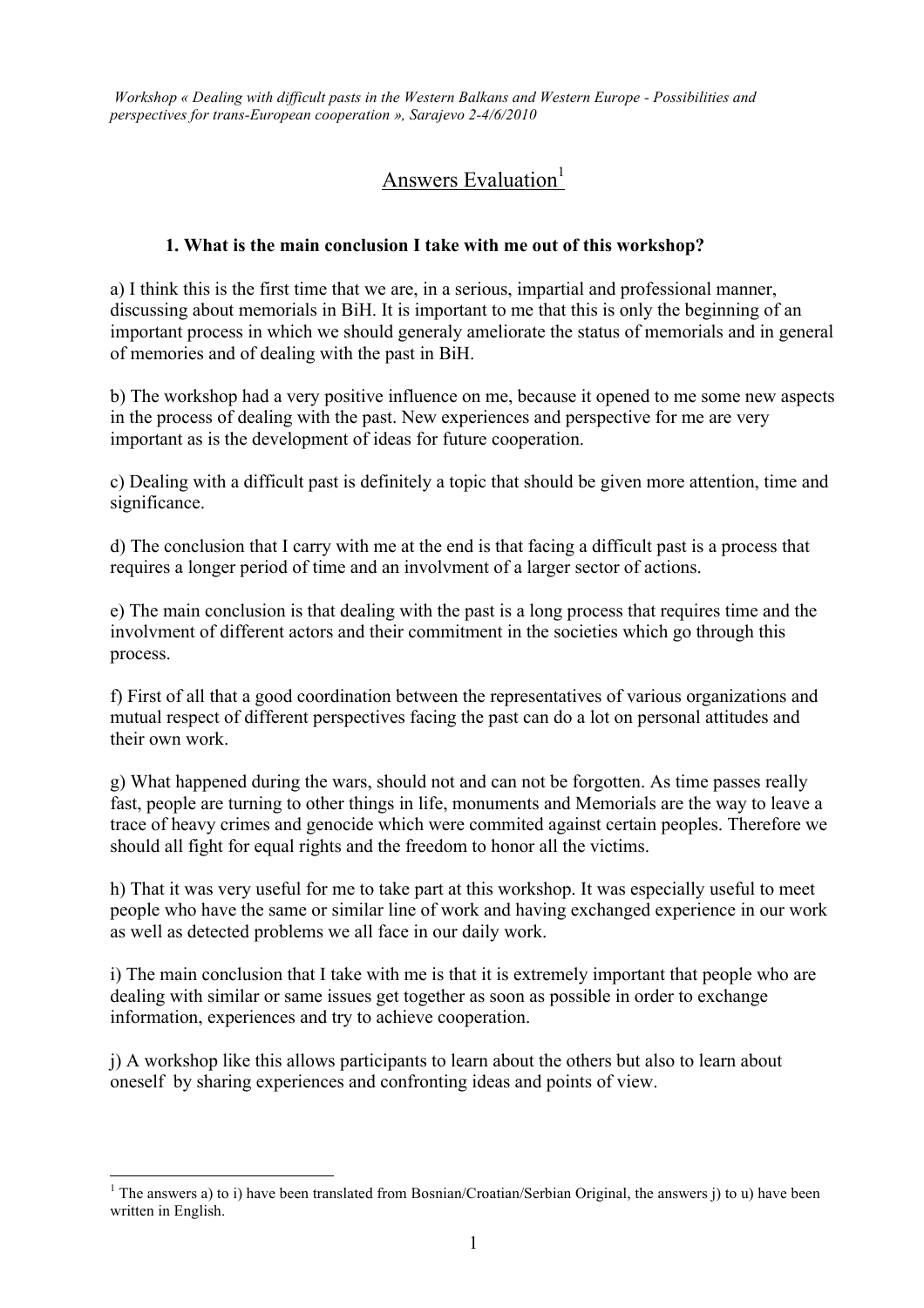k) Dealing with the past is a real question in the Balkans, there are people, NGOs, etc. involved in this work and they are willing to cooperate with Western Europe, to share experiences, practices, advices…

 $l$ ) -

m) As we were able to come out of this workshop with 3 concrete projects, I would say that the main conclusion for me is that the workshop has been really useful. And it shows how important it is to meet and to have the opportunity to talk about different experiences. Even if I expected it, I must say it is very comforting to see the current result of it.

n) Dealing with the past is definitely a very delicate subject. It depends on where we are coming from. Of course, as a French or a German, it is quite easy to put a distance between the events and us, 60 years after the WW2. For people from the Balkans it is much more complicated as everyone has suffered deeply and still has to cope with that!

o) That concepts from the reconciliation process between Germany and France can only be transferred to the Western Balkans to a small extend.The reconciliation process in the Balkan region is very different (in terms of time and complexity). My main conclusion is (personally) that I want to go on dealing with the role of NGOs in this process  $\rightarrow$  How can their work be strengthened to reach a broader public ?

p) Although we are dealing with different pasts and incomparable experiences, we can find a common ground to address this past, jointly. We need to keep the respect, interest and enthusiasm in taking the next steps together.

q) To allow many perspectives on complicated situations for the understanding of difficult pasts.

r) I need to come back. And I need to listen to the stories, narratives and statements of the colleagues from the region, to understand more. Finally, I am full of appreciation for the work you are doing here.

s) The difference between dealing with the past in France / Germany and Bosnia today, because of time (« Professional »/distance - emotional). The difficulty to deal with conflicting memories.

t) There is a high potential in further dealing with the subject. The importance of looking for approaches to link the subject of the WW2 to more recent conflicts like the Yugoslavian wars by links like commemoration aspects and maybe also others.

u) That the regional and broader European (EU) cooperation is welcomed in dealing with the conflictual pasts and that people involved in the workshop are willing to continue to work together and to form a group for the development of joint projects.

### **2. What did I appreciate during the workshop?**

a) Very positive atmosphere where all participants were optimistic and full of energy and impetus.

b) I appreciated the ery good organization, the presentation of other experiences and the desire of all participants to learn plenty of new things.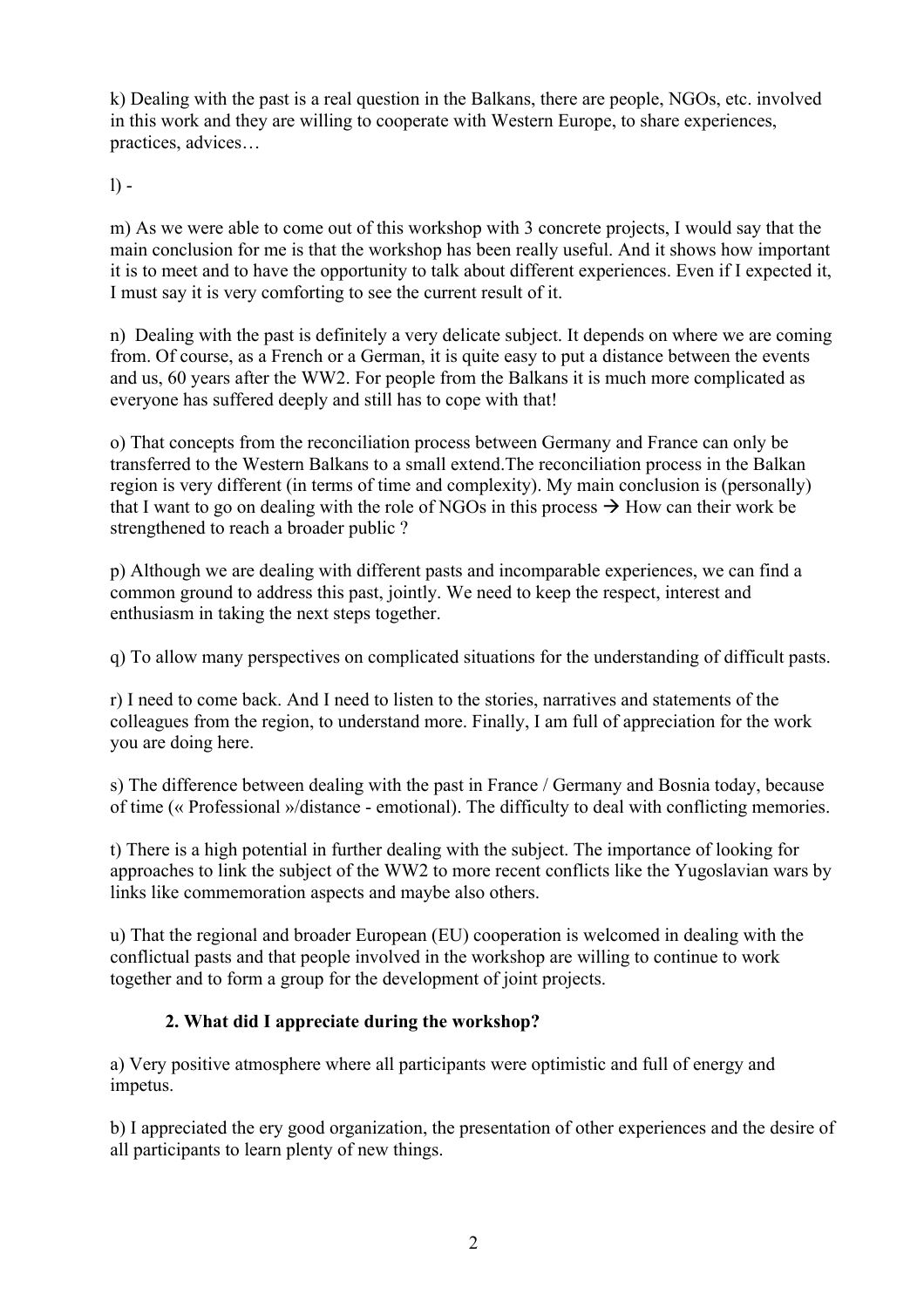c) It pleased me that "someone" made a good selection of people (participants), and the first time I felt surrounded by completely normal and wonderful people.

d) I am glad that I had the opportunity to hear other examples of dealing with the past, as well as problems they are dealing with.

e) I like the dynamics of the workshops and the participation of people from different countries with different experiences in the field of dealing with the past. Also, I liked that the last day we were working on proposals of specific projects in order to establish future cooperation*,* so that this workshop is not an end it itself.

f) All presentations and discussions within the workshops were constructive and *valuable.*

g) The visiting of the memorials in Sarajevo and the explanations concerning them.

h) The presentations of participants especially those which were related to the work of memorials. Also, the fact that we concretized future cooperation organizing ourselves working in few groups.

i) I appreciated the sophisticated program of the workshop, although intense it was not wearing: a well done choice of participants, interesting presentations of different programs/ projects were offered, different activities, and the possibility for participants to socialize. The "market place" was extremely helpful for socializing, because it was possible for institutions to present themselves more in detail, and especially the outdoor activities in small groups. What I think was interesting and useful was the american working method Open space, I took part in for the first time, and I consider it extremely effective. - I consider the workshop as successfull because after only three days specific steps were made and further cooperation steps were developed.

j) I really enjoy the atmosphere of the group. I mean that all the exchanges were done on a convivial way. From the point of view of the organisation, all went right. Things were thought and well led.

k) It was quite easy to talk with all participants; the using of different methods.

l) To discover commemoration sites together in Sarajevo and to discuss them among us and with a critical person as Nihad. The discussion about European culture of remembrance. To know more about what concerns people in dealing with the past in BiH/Croatia/Serbia. The open space method and its outcomes. Fantastic food and translation

m) I really appreciated working and discussing in small groups during the Open Space. It was very efficient and productive and we had very interesting conversations about the situations in Western Balkans.

n) I appreciate the very good level of the participants either in knowledge of history or in intellectual capacity of pointing out the problems. As well, I appreciate the venue which I found very comfortable.

o) A good and friendly atmosphere was created. Everybody respected each other. I got to know a lot of interesting people and I take this workshop as a starting point.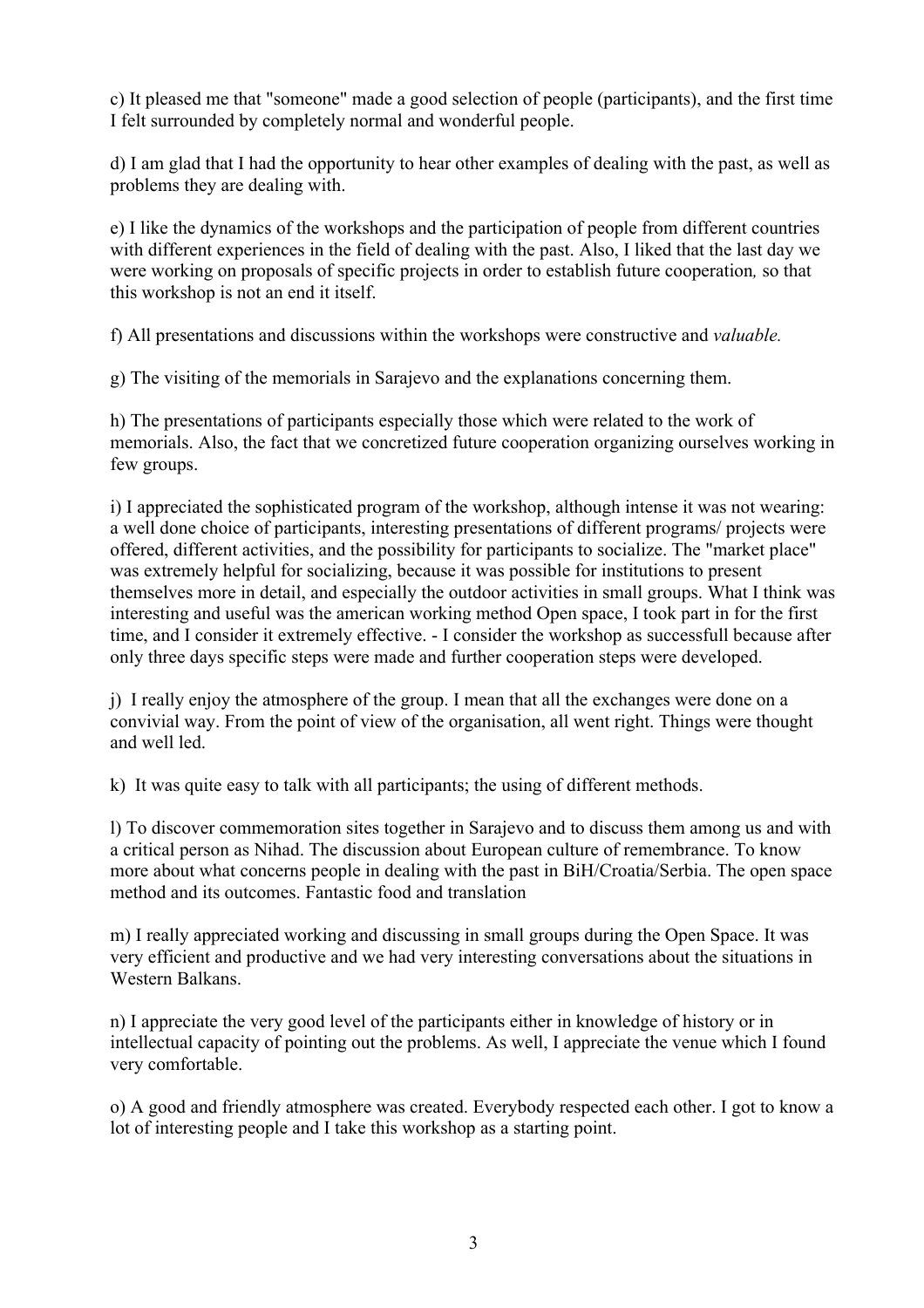p) Great organisation and preparations. Great balance of content. Fantastic translaters and facilities. Sarajevo. Good spirit and openess between participants AND team. Cultural sensitiveness.

q) Great organisation, very nice people, extremely well being looked after.

r) The wonderful atmosphere. Open.

s) The challenge to show the topic from different perspectives and to show a multidimensional picture. The mix of methods.

t) Learning to know interesting people and organisations. Having discussions in a relaxed and open atmosphere.

u) Openess of participants to create a practical dialogue, from which each of the involved sides benefits/benefited, and willingness for the cooperation after this workshop.

#### **3. What did I find problematic during the workshop / What did I miss?**

a) Lack of time for certain topics of the workshop, but that is the law of all such meetings and activities.

 $h$ ) -

c) The water in the bottles was so warm. Everything was great.

d) Besides small technical problems I have no complaints about the organization and flow of the workshop. The general conclusion is that unfortunately it will take a lot of work and time in order to successfully face the past...

e) I did not like that after some presentations there was no time for discussion, and that the majority of activities took place at the hotel. Perhaps it would be good in the future to provide more time on field work and visiting places of memory in the city.

f) It would have been good if there had been more time to deepen some of the opened issues.

g) More sunshine and good weather  $\odot$  so we can be more productive and that we can visit all the memorial monument in Sarajevo.

h) There are no missing elements. Maybe a bit of more attention should have been paid to dialogues, exchanges of experiences, and maybe more time for the questions and debates after each presentation.

i) Considering the whole program, the field work was quite present, but I think it would be good to have more outdoor activities.

j) I didn't have the opportunity to talk to all the participants. Not because of the barrier of the language but maybe by a straight entry into the subject. I don't know…

k) I missed the half of the workshop…

l) The presentations of the organisations were too long.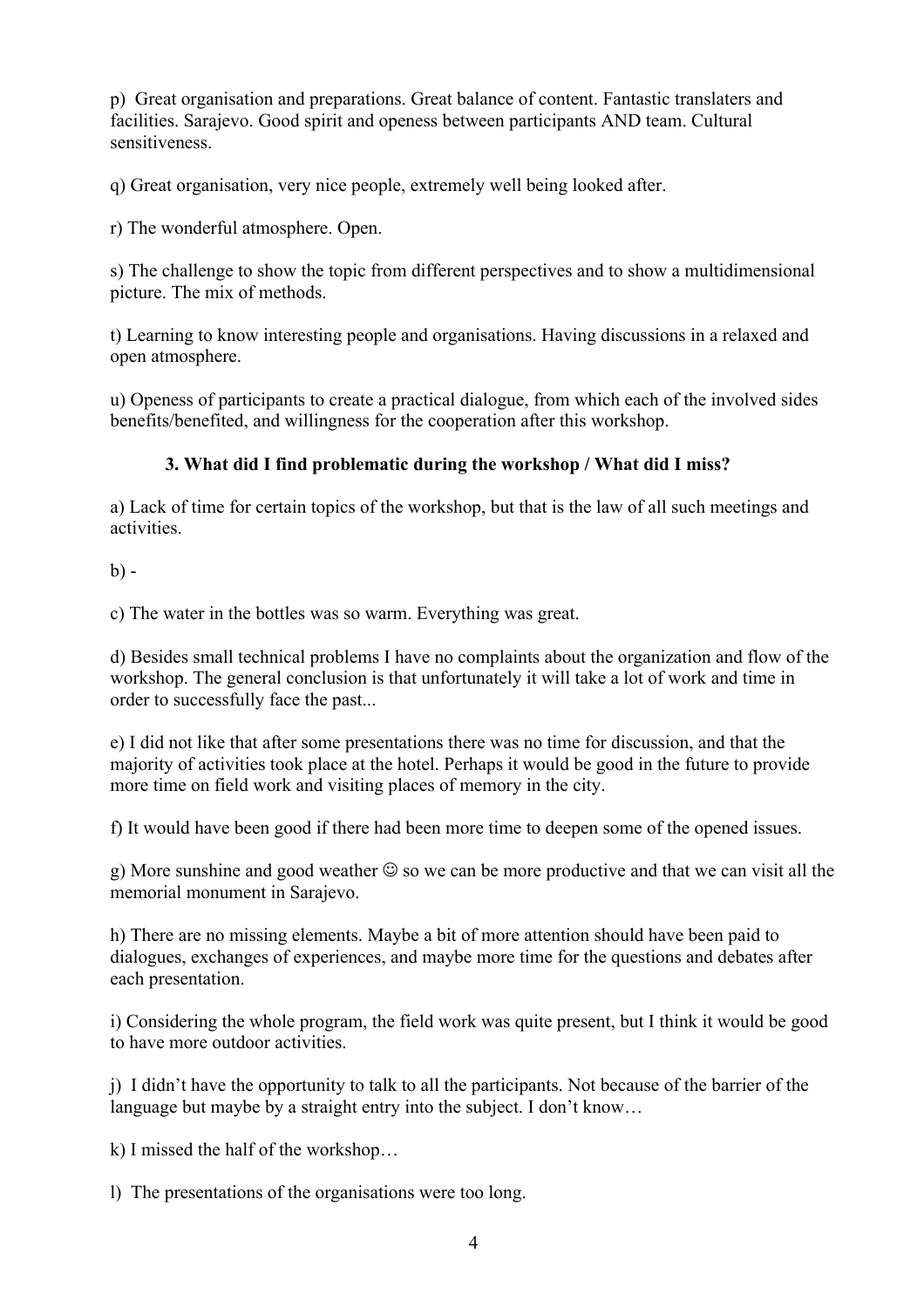m) What was a bit problematic for me was to share all kinds of experience in the big group. As there were quite a lot, it was sometimes difficult to keep our concentration although it was very interesting. I certainly missed a better preparation. It would have been good for me to know more about the different projects before coming to Sarajevo but I certainly can do it when I'm back.

n) I didn't talk to everybody and I hardly know all the participants names. It could have been very interesting to propose at the very beginning a « get to know each others »-exercice which would have allowed us, in a pleasant and amusing way, to know each other and, maybe, to feel more confident together. (It has, I think, taken more or less two days to get on well).

o) The Open Space session in the end was too short to talk about projects in detail. I am not sure that we keep on working together if there are no concrete appointments / obligations set up.- For the field work in Sarajevo more detailed questions should be prepared the next time.

p) In the beginning, exactly after the first day, I was afraid that we wouldn't have enough space for exchange and that the input would be overestimated. But then, during the second day, it turned out that presentations were kep short and exchange prevailed. - The city rally suffered from rain, but also from concept. There are fantastic modules to do a city rally which explores the place, the culture, specific topics AND the relations between the persons doing it. This can be improved.

q) I wished we had had more time for field-trips but you can't have it all.

r) Problematic : lack of time - as usual.

s) The focus on « results » on the third day.

t) Too many « lectures » in the first two days. It was difficult to keep concentrated all the time and to give the necessary respect to all presentations.

u) Nothing. My sincere congratulations for the best organized workshop of this nature I have participated so far !

#### **4. What did I learn on dealing with the past – in France/Germany and in BiH/Croatia/Serbia?**

a) In France and Germany there is visible progress in understanding the past and the convergence of national truths between these two countries and peoples. SEE: There is a total confusion in the way the past is treated and we have activities ahead of us to deal with war events.

b) The experience of Germany and France was very interesting for me, because the lecture showed me how they went through that phase of the process of dealing with the past and affirmed a culture of memory.

c) I learned that the experiences of Germany , France, Bosnia, Croatia, Serbia and other countries in Europe have so much in common**,** and sometimes are almost identical, e**s**pecially when it comes to the problems we are facing.

d) -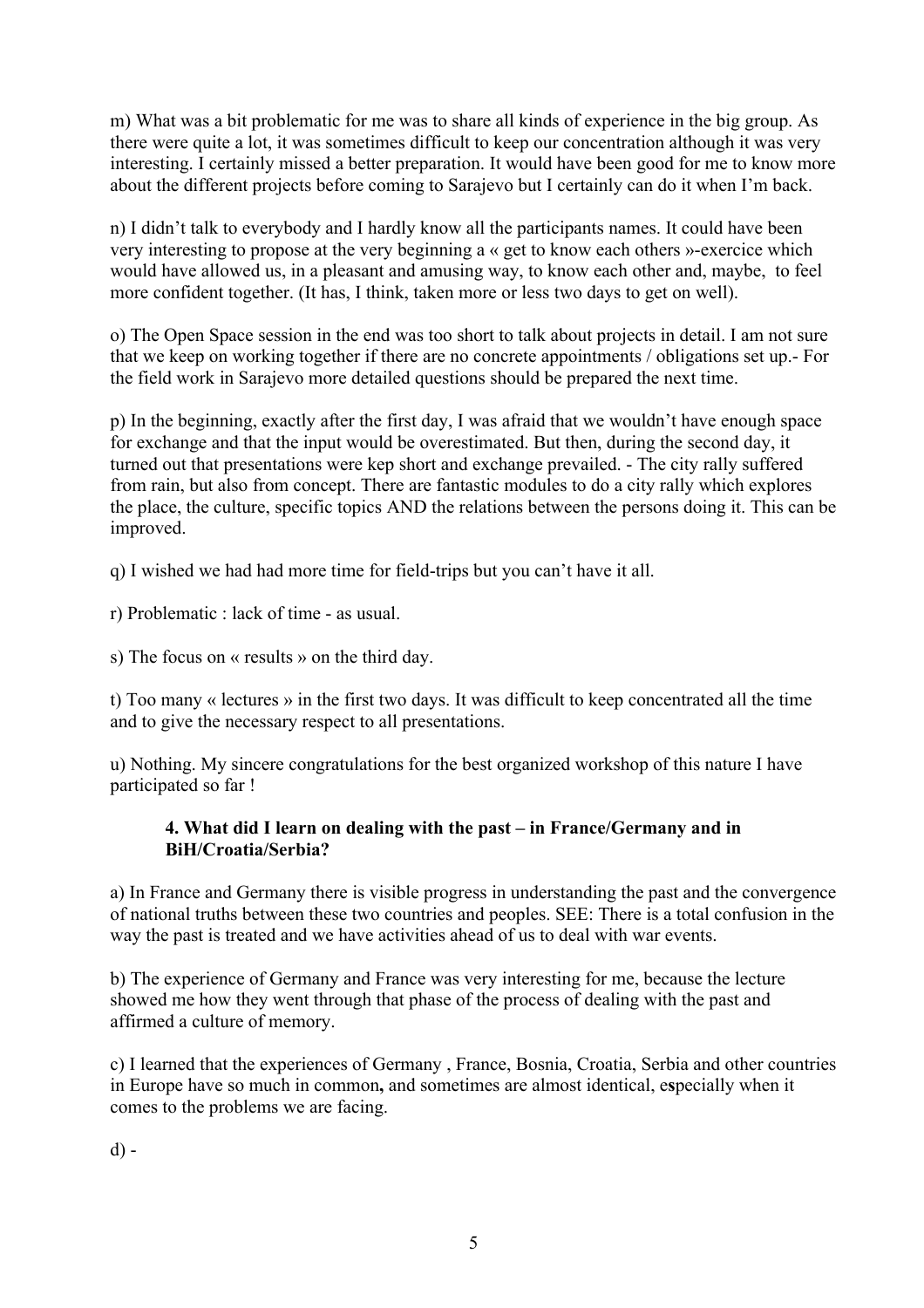e) I learned that the process of dealing with the past in France and Germany began relatively late, and that a long time there was no discussion about the events of the war. In Bosnia / Serbia / Croatia, this process necessarily requires a bigger commitment of state authorities from all three countries, and there will be probably no progress until the highest level is beginning to speak publicly about the events that were until now kept silent or were denied.

f) F/G: Despite of the great success these 2 states and nations have achieved in dealing with the past, problems are still emerging in certain rare situations, but those countries are dealing a lot easier with these issues. SEE: There are still many things left to do, we should work on facing the negative things of our own past and consider the opinions of those who were victims on  $\mu$ the other side". But at the same time we see some progress ; it looks like as we are heading in the right direction.

g) I have learned that the people of one country have difficulties with dealing with the past*,*  especially with war crimes which took place in this country or which have been commited by them, and that the victims are those who are always paying the price, even in the "peaceful" times when justice should take place in society. Unfortunately, we are witnessing a time where the victims are being denied, as well as war crimes and genocide.

h) That it is a very difficult and demanding topic. And it's not finished yet... It requires a serious and advised approach.

i) I learned that dealing with the past in Germany/France was a long and difficult process, and verified what I already knew, that not only the Balkans is a territory of difficult history and relations (as sometimes it is presented to us), but also that other countries are still going through different phases in the process of dealing with the past. I also verified that time is one of the crucial facotrs. But still in the Western Balkans it should be started as soon as possible not to wait for a half a century for mutual projects that will contribute for a better understanding and overcoming the "trauma" from the past. - What I liked specially was that I learned during this workshop that there are young people in BiH who are brave, willing to work on dealing with the past, no matter that they were direct witnesses or participants.

j) I have learned what 'cooperation' means in a concrete way: gathering people from different countries and social backgrounds to discuss, by the means of projects involving young people for instance. I've learned too that it's a hard task that requires several steps. Things can't be solved by a finger's snap.

k) F/G: I liked the analysis made by Matthias Heyl who linked German problems with identity to their strong willing of an European identity. - SEE: The fact that there are no / only a few links between memorials in Bosnia and Herzegovina / Croatia / Serbia. I noticed that most of people attending this seminar and working in NGOs/Memorials are quite young, like new generations trying to remember / prevent failures of the past.

l) F/G: That it gets more difficult to motivate young people to reflect their past, as WW2 gets more distant. - SEE: Rural areas have to be involved. There are very interesting / sensitive / creative monuments in Sarajevo. The difficult task to build a regional initiative on truth / establishing facts.

m) F/G: That there is still much to do. - SEE: As I come from Western Europe, I still have to learn a lot about this topic, but coming to Sarajevo for this workshop is a good start. It was really useful to meet all the participants from BiH, Croatia and Serbia, but again I will have to get more information about when I'm back.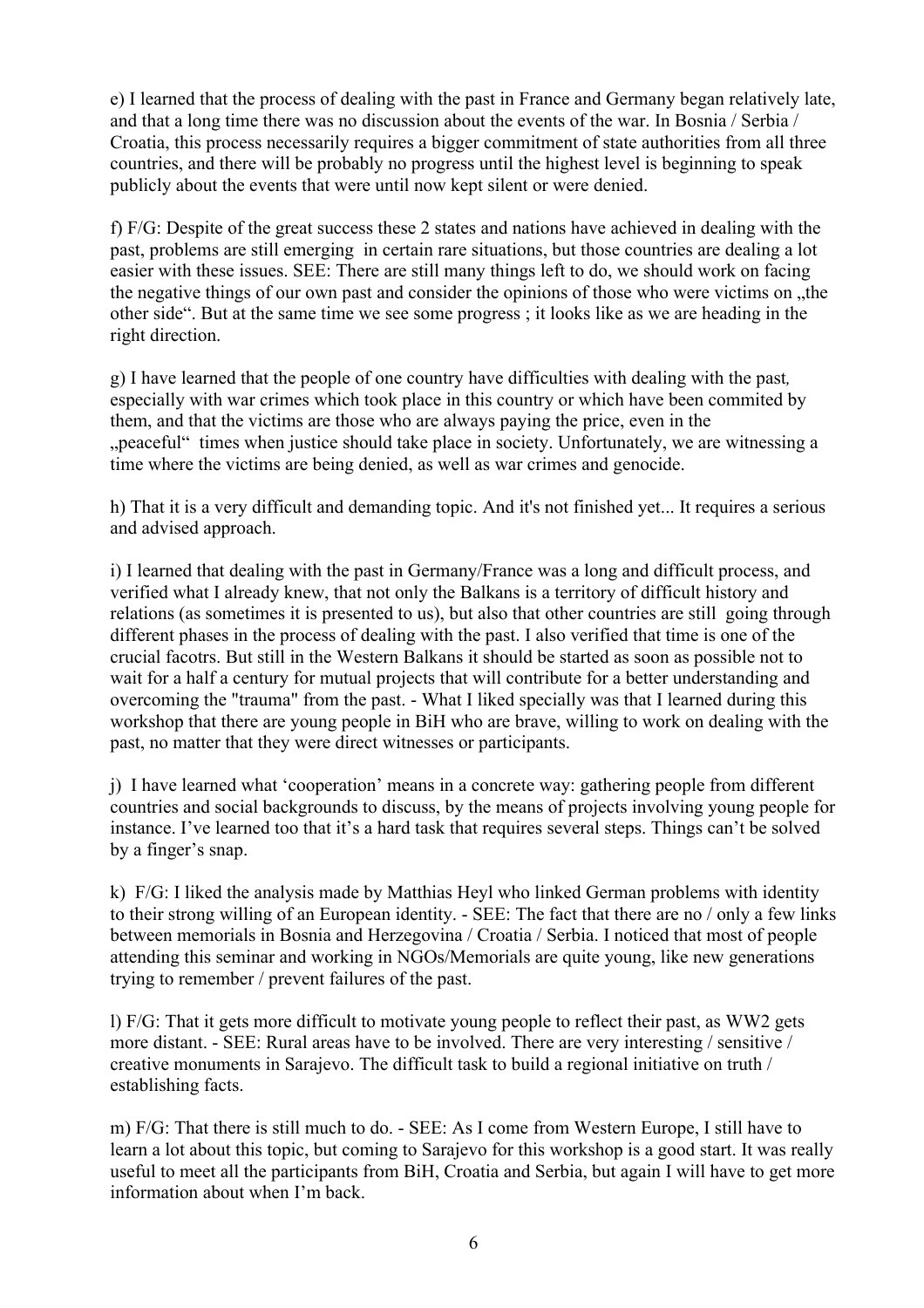n) Dealing with the past is definitely a very delicate subject. It depends on where we are coming from. Of course, as a French or a German, it is quite easy to put a distance between the events and us, 60 years after the WW2. For people from the Balkans it is much more complicated as everyone has suffered deeply and still has to cope with that!

o) F/G: Thanks for the good introduction / overview, but that was not new to me. - SEE: The complexity of the contesting memories.

p) F/G: French employ more creative methods and use arts more deliberately than German who follow a rather cognitive approach. Nevertheless, both deal with relatively settled conflicts and therefore, they are eager to discuss historical issues more abstractly.

BiH : A kind of competition between different memorials and memories of the war. No public strategy and willingness to address questions of remembrance – reluctance. NGOs are very active and thirsty for transfer of know how transfer (but they have difficulties in articulating it!). Funding doesn't seem the biggest issue, political support is more important. There is so much spirit in that country!

Croatia: The state strongly influences memorials, but there are NGOs which confront this as well.

q) F/G: Not so much (being German). - SEE: A lot, especially about how present the consequences of the conflict are.

r) Complexity. How difficult it is to cope with this complexity, again.

s) F/G: Dealing with the past in France / Germany is not so much loaded with emotions. It is institutionalized.- BiH: Dealing with the past in Bosnia is a process which hurts but it is necessary. The challenge in Bosnia is the exclusive character of memory sites and the abusing of memory sites. The situation in Bosnia is more complex than it was in Germany / France. The « politisation » of memory sites in BiH.

t) F/G: A very cognitive and « cool » approach towards the history and memory of WW2 due to the time distance and the « clear » and researched historical facts. - SEE: Very complicated relations because of the unfinished transition process and the « fresh wounds » of what happened.

u) How long term and short term actions related to dealing with the past differ, and in which points they share the similar practices in this job.

#### **5. What am I able and willing to do in the next months to secure a follow-up of the workshop?**

a) I am ready to offer my services and capacities of the NGO in which I'm working, to the projects which are planned to be implemented in the future, espicially I would be glad if the project could be focused on the northeastern region of Bosnia and Herzegovina and if it could be the place of our next meeting of people and organizations who are involved in this workshop.

b) In my team about memorials we have set some concrete goals and I will try to participate in the achievement of these*.* Also I will try to transmit the experience and knowledge from this workshop in my further work in the processes related to dealing with the past and memorial places of suffering.

c) To stay in touch with the whole group and to support all proposals and activities of the group.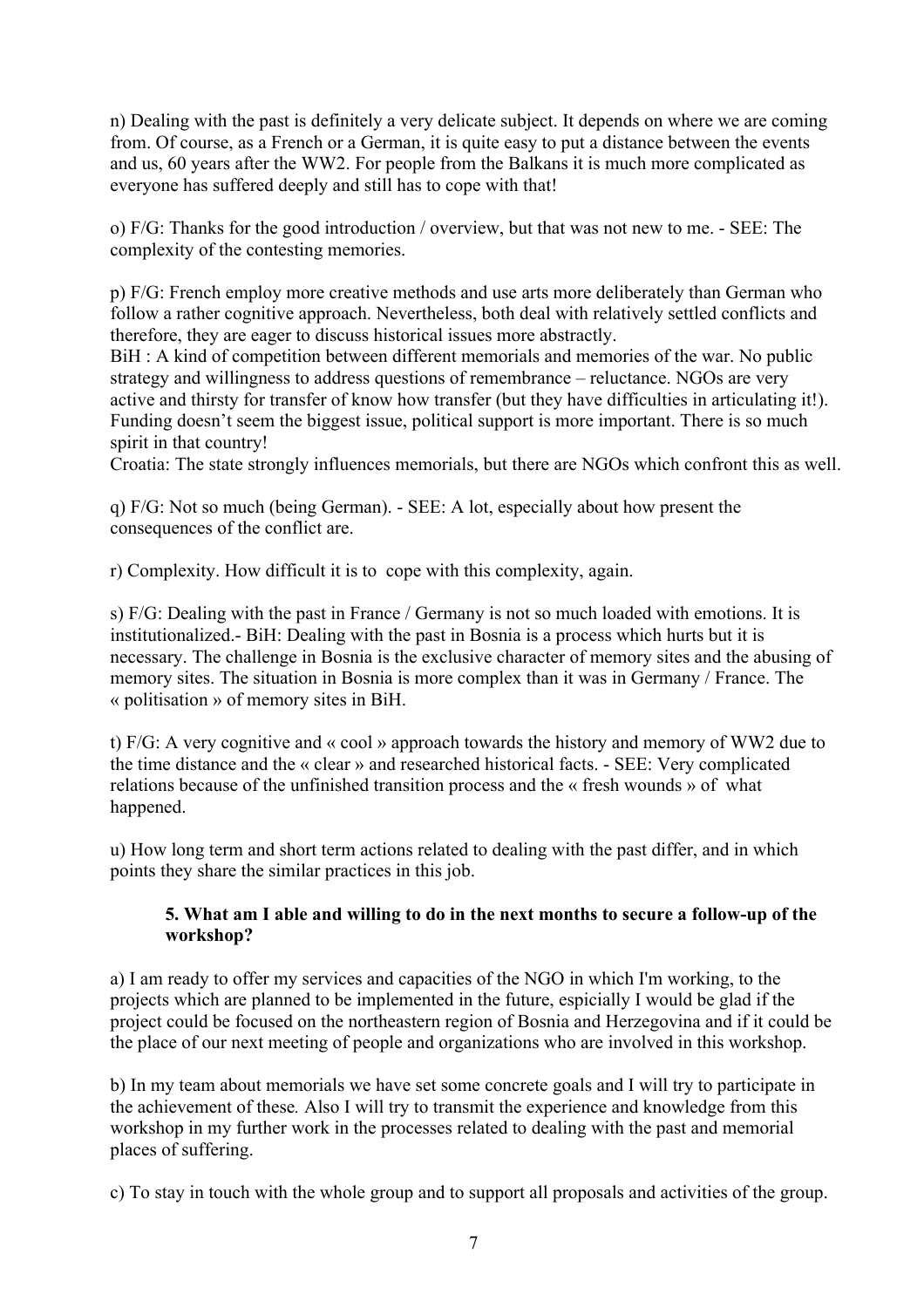d) I am planing to include the work of my organization in this process, especially because in the region where I come from we feel a certain need to mark the places of suffering and also to create a Memorial Centar.

e) I am willing to be involved in the creation and implementation of projects for which we have developed a proposal on the last day of the workshop.

f) First of all, I want to fulfill a promise regarding the establishment of a coordinated action for networking of Memorial in this region, so that during the following year we could organize a new workshop in the framework of our mutual cooperation.

g) I am ready to support, participate in the organization and coordination of the following workshops and of course in everything else if I have the opportunity.

h) Any kind of help and contribution from my side can be expected of course in line with my other obligations given that the mass burial is approaching on July 11th so during this time I will be very busy.

i) Historical Museum BiH can offer its capacities for using them for a next workshop, and I will be available in the next months for helping out in organizing the follow up of the workshop.

j) First of all I'll have to think about this workshop with a bit of time-distance. I'll be able then to share what I've lived with my colleagues and think to the role my museum could take in this process of dealing with the past. I've got some ideas ! (« Axel's » project, partnership with Oradour and so on.) - I really intend to motivate « the Historial's team » to act on a larger scale than the local or national ones. Before I've come here, I didn't know OFAJ for instance or other NGOs. Now, I know that they can support actions on an European scale.

k) To keep in touch, to follow activities and news of the participants and their structures.

l) To think more about what questions should be discussed further on.

m) I really want to keep in contact with the participants and to launch some projects with some of them. Also it would be very interesting for me to follow the evolution and the next actions following this workshop in the next few months, and I'm ready to help in any possible way. I think it would be good to keep in contact with every participant and to continue the work and exchanges.

n) Even if, for some reasons, the topic « anti-militarism and deserters » didn't receive all the interest it should have had, I carry on with the idea of proposing a seminar (French, German and a Balkan country) around this topic. Besides, I am already involved into the so called Balkan- "Karambolage" which is a very challenging and so exciting project (German - Bosnian - French) to be organized in 2011. Of course I will keep contact by email with the participants with whom I have talked and answer to those who will contact me. Not to forget the team of course.

o) I would really like to keep on working with the people I met here. I am willing to cooperate in writing drafts for further projects and coordinate parts of it in 2011. - I would like to develop our approaches further on by getting new insights in the work of NGOs in the Western Balkans (especially methods of dealing with the past are interesting).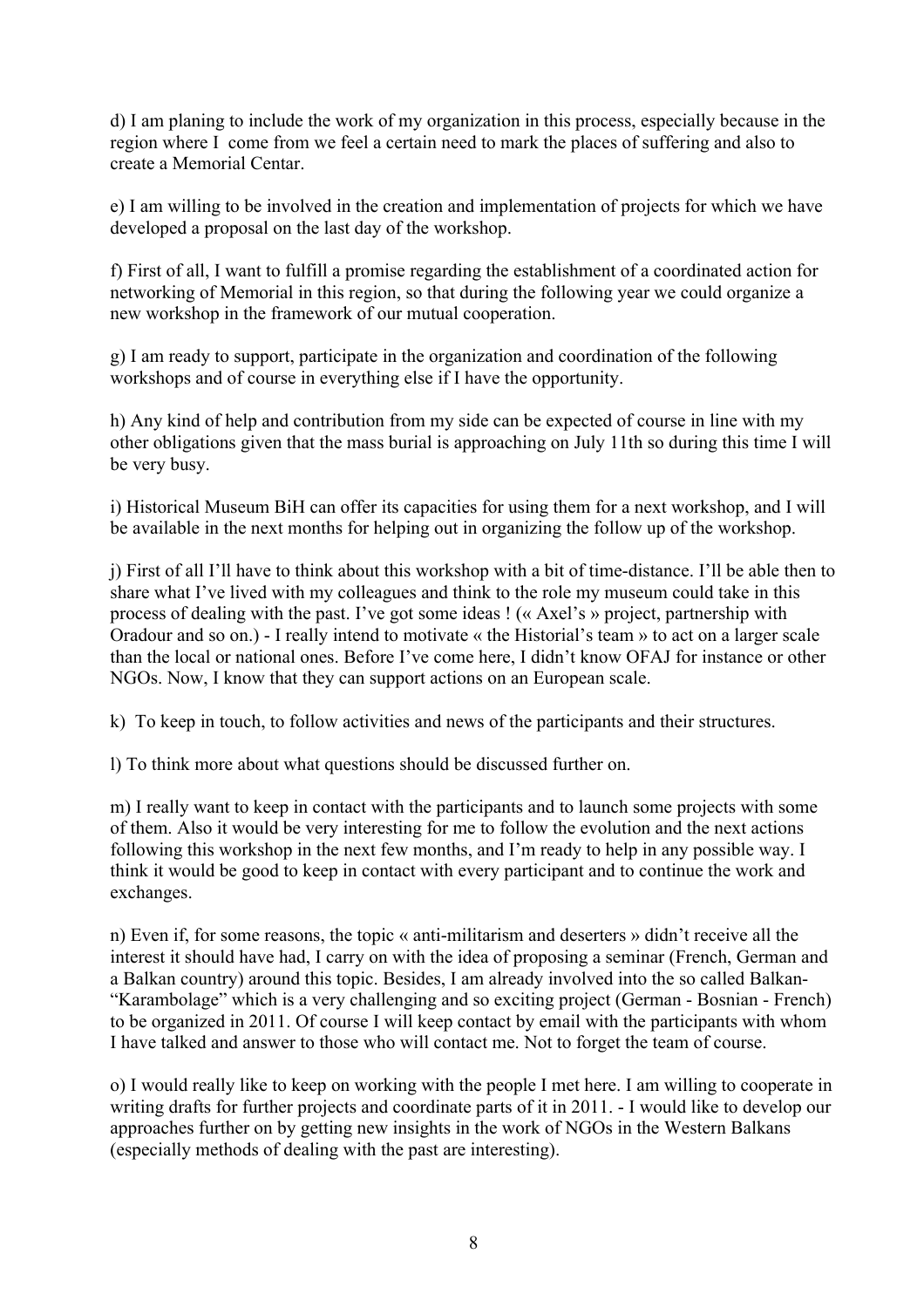p) Read more! Answer to emails. Contribute to conceptualisation of follow up project. Meet people individually again or in small working groups.

q) To give input on preparing an international conference on various levels - contents / trying to raise money.

r) I am there, and I shall get in contact with possible partners for future projects.

s) To think about a possible activity which makes sense and fits to our organisation.

t) To continue in trinational youth meeting projects to gather more experience, raising new questions and looking for further perspectives.To keep contact to the network of the workshop participants and to support the activities of the NGOs in BiH.

u) To take a role in organizing the further development of the group's activities in order to create joined actions (workshops, conferences, projects, forums, networks).

#### **6. Suggestions for future cooperation**

a) To achieve an active mutual communication and to include a large number of experts and organizations which have experience with dealing with the past. You may also invite representatives of the University which in their system attach a particular importance to dealing with the past.

#### $b) -$

c) I invite you to participate as a group at the "Peace March" to Srebrenica, and thereafter to hold a workshop in Srebrenica.

d) The proposal is to establish a Memorial Centar in Omarska, which I exposed during the workshop, and I will continue to fight for this.

e) I suggest to continue to organize such workshops also in other countries of the region in order to include participants from other post - yugoslav countries (Macedonia, Montenegro and Kosovo).

#### f) I suggest:

- To create a register of memorials– institutions - organization which should be involved in the future work of the workshop in.

- If the number of the participants starts increasing, to create up sub-groups which would be in charge with work in the field of memorials, civil organizations etc., and which would be coordinated by one single body presented in the previous working group.

- That the participation in next workshops expresses in reports of the participants, which could be published in the form of thematic proceedings. In this way we would leave a written trace which would be accessible to the public.

g) I consider it essential that the organizers should make a email list of our organizations, so that we remain in contact with each other, and can share information about what we or our organizations have done, and wehre evryone could leave their comments and proposals etc. And of course where we could get some information about the organsiation of a future workshop.Also I suggest that the next workshop should be in the near future, because in my experience when the